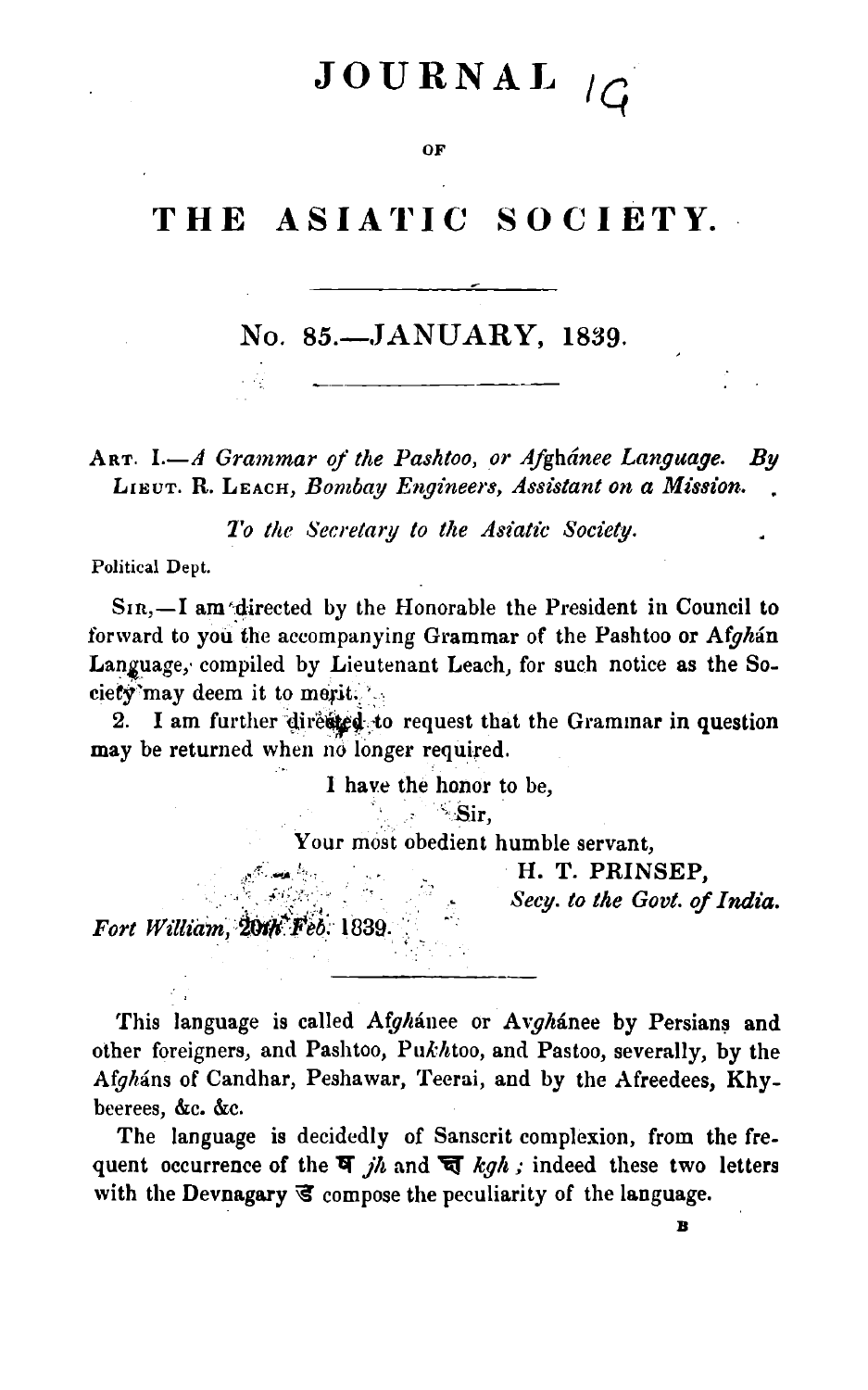The difference between the Peshawar and Candhar dialect is, that in the former the Persian  $\dot{\tau}$  is used, when in the latter the Sanscrit **N** occurs.  $\lambda$ 

The Candharee is reckoned the purest dialect; and when correctly spoken, resembles in the plaintiveness of its tones the peculiar dialect of Ireland.

# The Alphabet is as follows.

| Afghánee.                 | Devna-<br>gary. | English.               | Pronunciation.                  |
|---------------------------|-----------------|------------------------|---------------------------------|
| ţ                         | न्त्र           | a                      | as the second $a$ in parable,   |
|                           | ब               | b                      | as the English,                 |
|                           | प               | p                      | Ditto, ditto,                   |
| پ<br>ٺ                    | त               | t                      | as the Continental t,           |
| ٺ                         |                 | th                     | as th in things,                |
| ت                         | र               | t<br>.                 | as the English $t$ ,            |
| $\overline{c}$            | ज               | J<br>                  | as the English $j$ .            |
| $\overline{G}$            | च               | ch                     | as the English,                 |
|                           |                 | $\mathbf h$            | as the aspirated $h$ ,          |
|                           |                 | kh                     | as ch in the Scotch loch,       |
| てここ                       |                 | $\mathbf{z}$           | the Afghan z used for coupling, |
| د                         | इ               | $\mathbf d$<br>ville.  | the Continental $d$ ,           |
| ذ                         |                 | th<br>$\ddotsc$        | as th in those                  |
| ر<br>ما                   | ड               | $\mathbf d$<br>        | the harsh English $d$ ,         |
| ر                         | र               | $\mathbf{r}_\parallel$ | $\cdots$ is the English r,      |
| ر                         | ड               | $\mathbf d$            | the peculiar Maratha d,         |
|                           |                 | Z                      | the English $z$ ,               |
| ز<br>ژ                    |                 | Ĵ                      | the French $j$ in jour,         |
| $\mathbf{C}^{\mathbf{R}}$ | स               | S                      | the English s,                  |
| ش                         | प्र             | sh<br>.                | the English sh,                 |
| ښ                         | ष               | jh<br>.                | unknown in English,             |
| ص                         |                 | S                      | the Arabic dwad.                |
| ض                         |                 | $\mathbf{d}\mathbf{z}$ | the Arabic dzwàd,               |
| ط                         |                 | t                      | the Arabic $t$ ,                |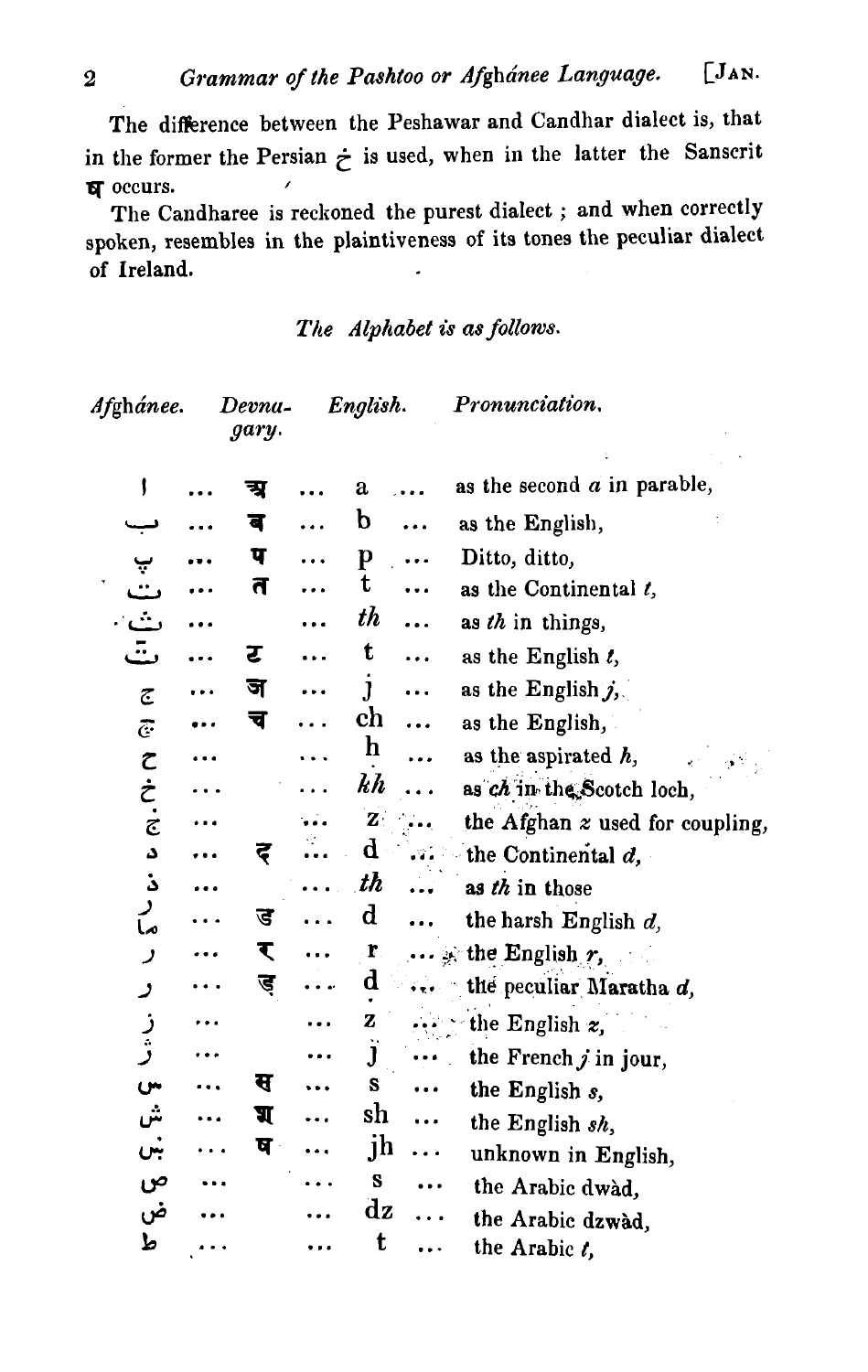#### The Alphabet (Continued.)

| Afghánee. Devna- English. |           | gary. |                      |              | Pronunciation.                       |
|---------------------------|-----------|-------|----------------------|--------------|--------------------------------------|
| ظ                         |           |       |                      | z            | the Arabic $z$ ,                     |
| $\mathcal{E}_{0}$         |           |       |                      | $\pi$ X      | the Arabic mark for guttural vowels, |
| غ                         |           |       |                      | $\cdots$ gh  | the Persian guttural,                |
| ف                         |           | फ     |                      | f            | the English $f$ ,                    |
| ۋ،                        |           |       |                      | $\bf k$      | the harsh English $k$ ,              |
| ک                         | $\ddotsc$ | क     | $\ddot{\phantom{0}}$ | k            | the English $k$ ,                    |
| گڪ                        |           | ग     | $\ddotsc$            | g            | $\ldots$ the English g,              |
| ل                         |           | ल     |                      | $\mathbf{l}$ | $\ldots$ the English $l$ ,           |
| ۴                         |           | म     | $\ddotsc$            | $\mathbf m$  | the English $m$ ,                    |
| ن                         |           | न     | $\sim$ $\sim$ $\sim$ | $\mathbf{n}$ | the English $n$ ,                    |
| و                         |           | व     | $\ddotsc$            | W            | the English $w$ , or $v$ ,           |
| ă                         | $\bullet$ | ह     |                      | $\mathbf{h}$ | the English $h$ ,                    |
|                           |           | य     | $\ddotsc$            | y            | $\ldots$ the English $y$ ,           |
|                           |           | च     |                      |              | kgh  the Sanscrit.                   |

The same story is told of the Afghan language, that the Mahrattas tell of the Canarese, viz., That a certain king sent his vizier to collect all the vocabularies and dialects of the earth; on the vizier's return he proceeded to quote specimens before his royal Master: when he came to speak of the Afghanee dialect, he stopped, and producing a tin pot containing a stone, began to rattle it. The king in surprise asked the meaning of this proceeding. The vizier said that he had failed to get a knowledge of the Afghatra. language, and could only describe it by rattling a stone in a tin pot.

It is also said, that Mahammad, the Arabian prophet, gave it as his opinion that the Afghanee was to be the language of the infernal regions, as Arabic was to be that of heaven.

In the comparison of languages, in which Arabic is called science, (ilm); Turkish accomplishment, (hunar); Persian sugar; Hindustance salt; the Afghan is complimented with the appellation of the "braying of an ass."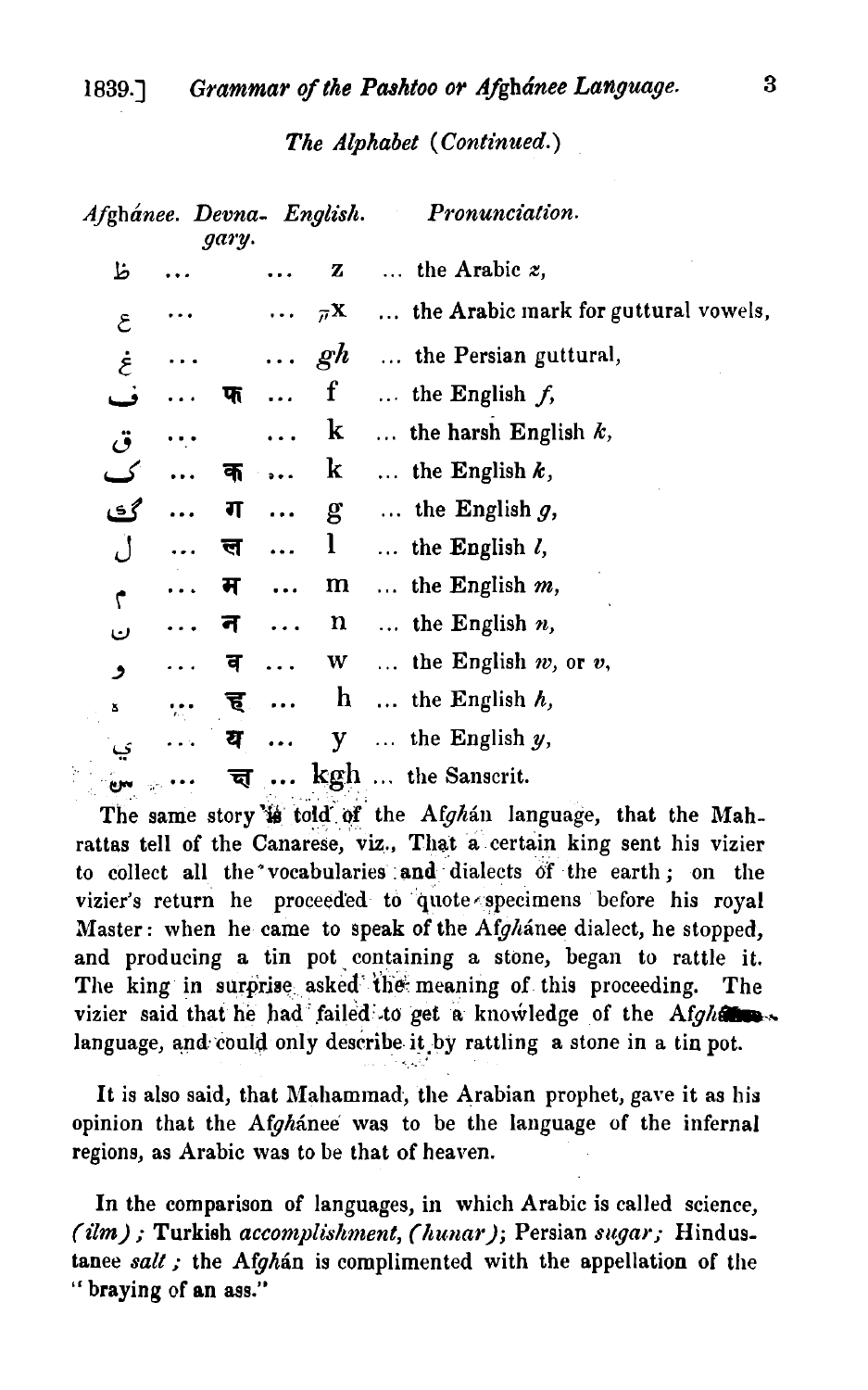An Afghán is immediately discovered by another by the correctness with which he distinguishes between a masculine and feminine noun.

Declension of a Noun Masculine.

|            | Singular.                                                                      | Plural.                |  |  |
|------------|--------------------------------------------------------------------------------|------------------------|--|--|
| Nominative | ás, a horse                                                                    | horses<br>asán.        |  |  |
| Genitive   | da ás, of a horse                                                              | da asáno, of horses    |  |  |
|            | Accusative $\mathbf{R}$ $\left\{\mathbf{a}, \mathbf{b}\right\}$ as ta, a horse | asánoo ta, horses      |  |  |
| Ablative   | la ás, from a horse                                                            | la asánoo, from horses |  |  |

Declension of **m** Noun Feminine, ending in a Vowel.

|            | Singular.                                                  | Plural.             |  |  |
|------------|------------------------------------------------------------|---------------------|--|--|
| Nominative | aspá, a mare                                               | aspe, mares         |  |  |
| Genitive   | dá aspá, of a mare                                         | da aspo, of mares   |  |  |
|            | Accusative & \, aspeta, a mare<br>Dative  } aspeta, a mare | aspota, mares       |  |  |
| Ablative   | la aspe, from a mare                                       | la aspo, from mares |  |  |

Examples of forming the Feminine from the Masculine Noun.

|       | Masculine.            |  |              | Feminine.                           |
|-------|-----------------------|--|--------------|-------------------------------------|
| spe.  | dog                   |  |              | spai, a bitch                       |
|       | khar, a donkey        |  |              | khara, a she-ass<br>a<br>San Agusta |
|       | buz, a he-goat        |  |              | buza, a she-goat                    |
|       | gid, a fat-tailed ram |  |              | gida, a female sheep.               |
|       | orárá, nephew         |  | orerá, niece |                                     |
| tara, | uncle                 |  | tarala, aunt |                                     |

# Declension of a Compound Noun.

|          | Singular.                                                | Plural                      |
|----------|----------------------------------------------------------|-----------------------------|
|          | Nominative gha sadai, a good man $q/h$ a sadee, good men |                             |
| Genitive | da gha sade, of a good man da gha sadee, of good men     |                             |
|          | Acc. & Dat. gha sade ta, a good man                      | gha sadota, good men        |
| Ablative | la ghasade, from a good man                              | la gha sadee, from good men |

#### Declension of the **1st** Personal Pronoun.

| Nom.        | za, I      |                 | - 2012年                                               | muj, we         |
|-------------|------------|-----------------|-------------------------------------------------------|-----------------|
| Gen.        | zmá, mine. |                 | $\mathcal{L}_{\rm{max}}$ and $\mathcal{L}_{\rm{max}}$ | zmuj, ours      |
| Acc. & Dat. | málá, me.  |                 |                                                       | mujla, us       |
| Abl.        |            | la má, from me. |                                                       | la muj, from us |

 $\mathbf{a}$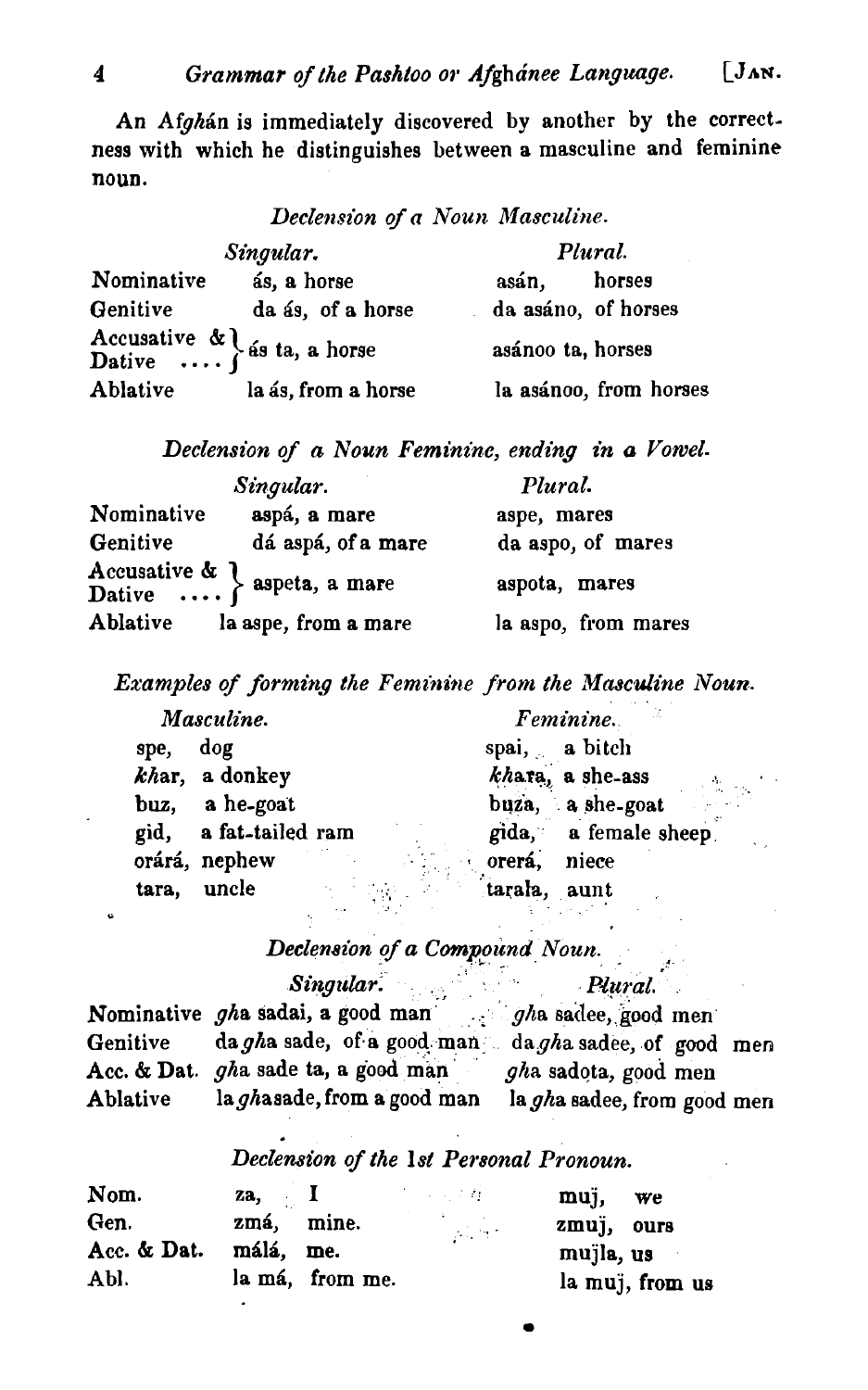| Singular.   |            |                  | Plural.       |                   |
|-------------|------------|------------------|---------------|-------------------|
| Nom.        | ta.        | thou             | táso, ye      |                   |
| Gen.        | stá, thy   |                  | istáso, yours |                   |
| Acc. & Dat. | tálá, thee |                  | tásolá, you   |                   |
| Abl.        |            | la tá, from thee |               | la taso, from you |

## Declension of the 2nd Personal Pronoun.

# Declension of the 3d Personal Pronoun-proximate.

| Nom.        | daghá, this  |                  | dagho, these      |                     |
|-------------|--------------|------------------|-------------------|---------------------|
| Gen.        | da de, these |                  | da deev, of these |                     |
| Acc. & Dat. | dela. this   |                  | deevla, these     |                     |
| Abl.        |              | la de, from this |                   | la deev, from these |

## Declension of the 3rd Personal Pronoun-remote.

| Nom.        | ha <i>gh</i> á,           | that      | hagho, those         |
|-------------|---------------------------|-----------|----------------------|
| Gen.        | da haghá, of that         |           | da hagho, of those   |
| Acc. & Dat. | ha <i>gh</i> á ta,        | that      | hagho ta, those      |
| Abl.        | $\Box$ la ha <i>gh</i> á, | from that | la hagho, from those |

# Declension of the Reflective Pronoun.

| Nom.                                                                                                | $\sum_{k=1}^{n} P_{k} h_{k}$ | I myself       |
|-----------------------------------------------------------------------------------------------------|------------------------------|----------------|
| Gen.                                                                                                | $Akh$ pul,                   | my own         |
| Acc. & Dat.                                                                                         | $\mathcal{L}_{\text{max}}$   | $w$ wanting    |
| Abl.<br>$\mathcal{L}_{\mathcal{A}}$ and $\mathcal{L}_{\mathcal{A}}$ and $\mathcal{L}_{\mathcal{A}}$ | $\sim 10^{10}$               | $\ldots$ ditto |
|                                                                                                     |                              |                |

 $\sim$ 

ÿ

Declension of the Interrogative Pronoun-animate.

|                               | Singular.     |                   |
|-------------------------------|---------------|-------------------|
| Nom.                          | sok,          | who               |
| Gen.<br>$\omega = 1/\sqrt{2}$ | da chá, whose |                   |
| Acc. & Dat.                   | chá ta, who   |                   |
| Abl.                          |               | la chá, from whom |

# Declension of the Interrogative Pronoun-inanimate.

| and the con- | what      |
|--------------|-----------|
| a sa,        | of what   |
| sa la,       | why       |
| la sa,       | from what |
|              | sa,       |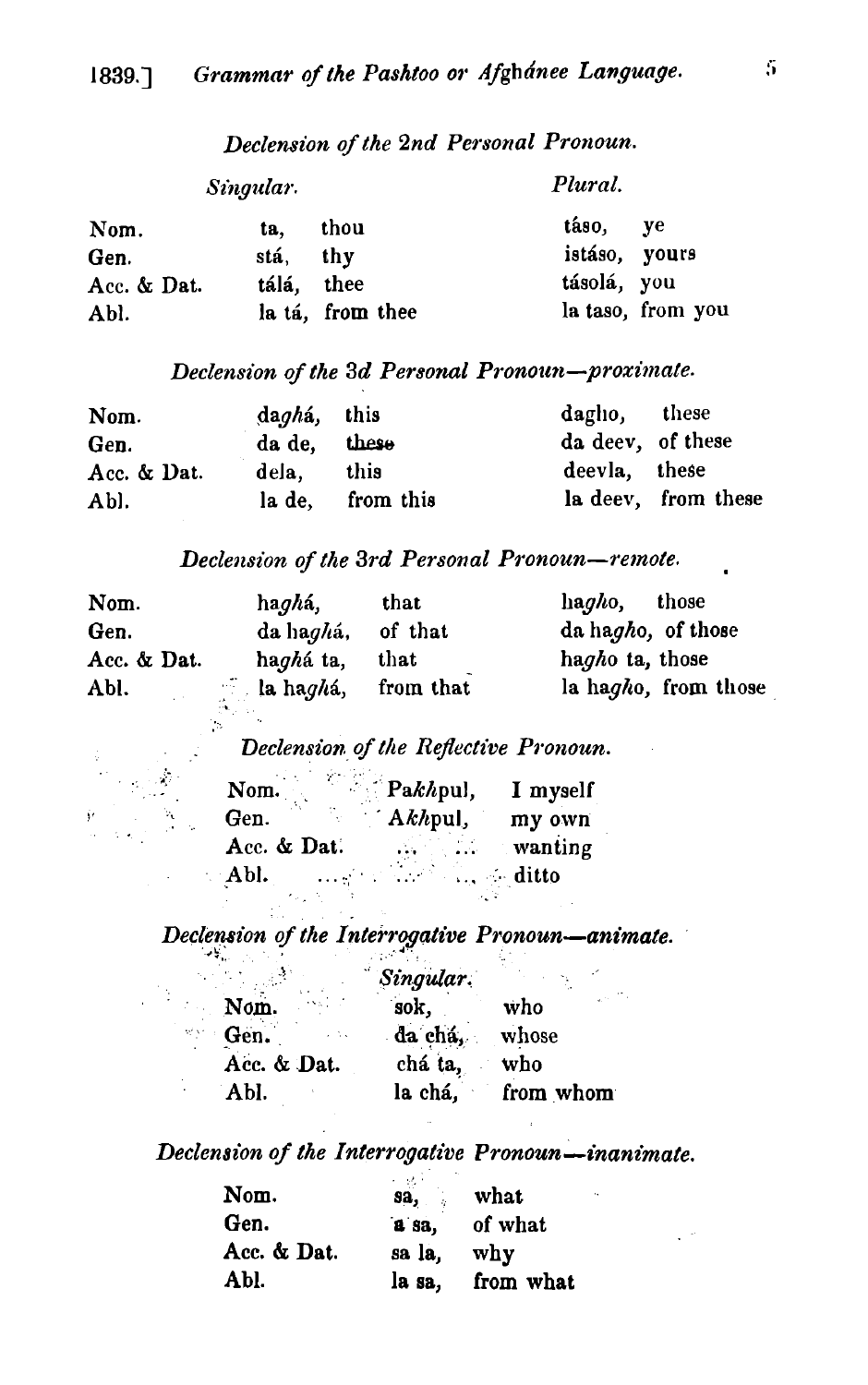$\sim 10^7$ 

 $\sim 100$ 

 $52$ 

 $\frac{1}{2}$ 

À,

ċ ý

|                  | <b>Cardinal Numbers.</b> |                |                 |
|------------------|--------------------------|----------------|-----------------|
| $\mathbf{l}$     | you                      | 11             | you las         |
| $\bf{2}$         | dwá                      | 12             | dwá las         |
| 3                | dare                     | 13             | dyar las        |
| $\boldsymbol{4}$ | salor                    | 14             | swár las        |
| 5                | pinz.                    | 15             | pinz las        |
| 6                | shpaj                    | 16             | shpadas         |
| 7                | avo                      | $17 \,$        | olas            |
| 8                | atha                     | 18             | athlas          |
| 9                | nah                      | 19             | nolas           |
| 10               | las                      | 20             | shil            |
| 21               | you visht                | 31             | you dergh       |
| 22               | do visht                 | 32             | do dergh        |
| 23               | dre visht                | 33             | dre dergh       |
| 24               | salerisht                | 34             | salor dergh     |
| 25               | pinzvisht                | 35             | pinz dergh      |
|                  | 26 shpaj visht           | 36             | shpaj derglı    |
| 27               | ovisht                   | 37             | 0,0 dergh       |
| 28               | athvisht                 | 38             | ath dergh       |
| 29               | novisht                  | 39             | nah dergh       |
| .30              | dergh                    | 40             | salweght        |
| 41               | you salweght             | 51             | you pinzost     |
| $42^{\degree}$   | doo salweght             | 52             | doo pinzost     |
| 43               | dre salweght             | 53             | dre pinzost     |
| 44               | salor salweght.          | 54             | salor pinzost   |
| 45               | pinz salweght            |                | 55 pinz pinzost |
| 46               | shpaj salweght.          | 56             | shpaj pinzost   |
| 47               | 0,0 salweght             | 57             | 0,0 pinzost     |
| 48               | ath salweght             | 58             | ath pinzost     |
| 49               | nah salweght             | $59^{\degree}$ | nah pinzost     |
| 50               | pinzast                  | 60             | shpeta          |
| 61               | you shpeta               |                | you avyà        |
| 62               | doo shpeta               | 72             | doo avyà        |
| 63               | dre shpeta               | 73             | dre avyà        |
| 64               | salor shpeta             | 74             | salor avyà      |
| 65               | pinz shpeta              | 75             | pinz avyà       |
| 66               | shpaj shpeta             | 76             | shpaj avyà      |
| 67               | 0,0 shpeta               | 77             | o,o avyà        |
| 68               | ath shpeta               | 78             | ath avyà        |
| 69               | nah shpeta               | 79             | nah avyà        |
| 70               | avyà                     | 80             | atyà            |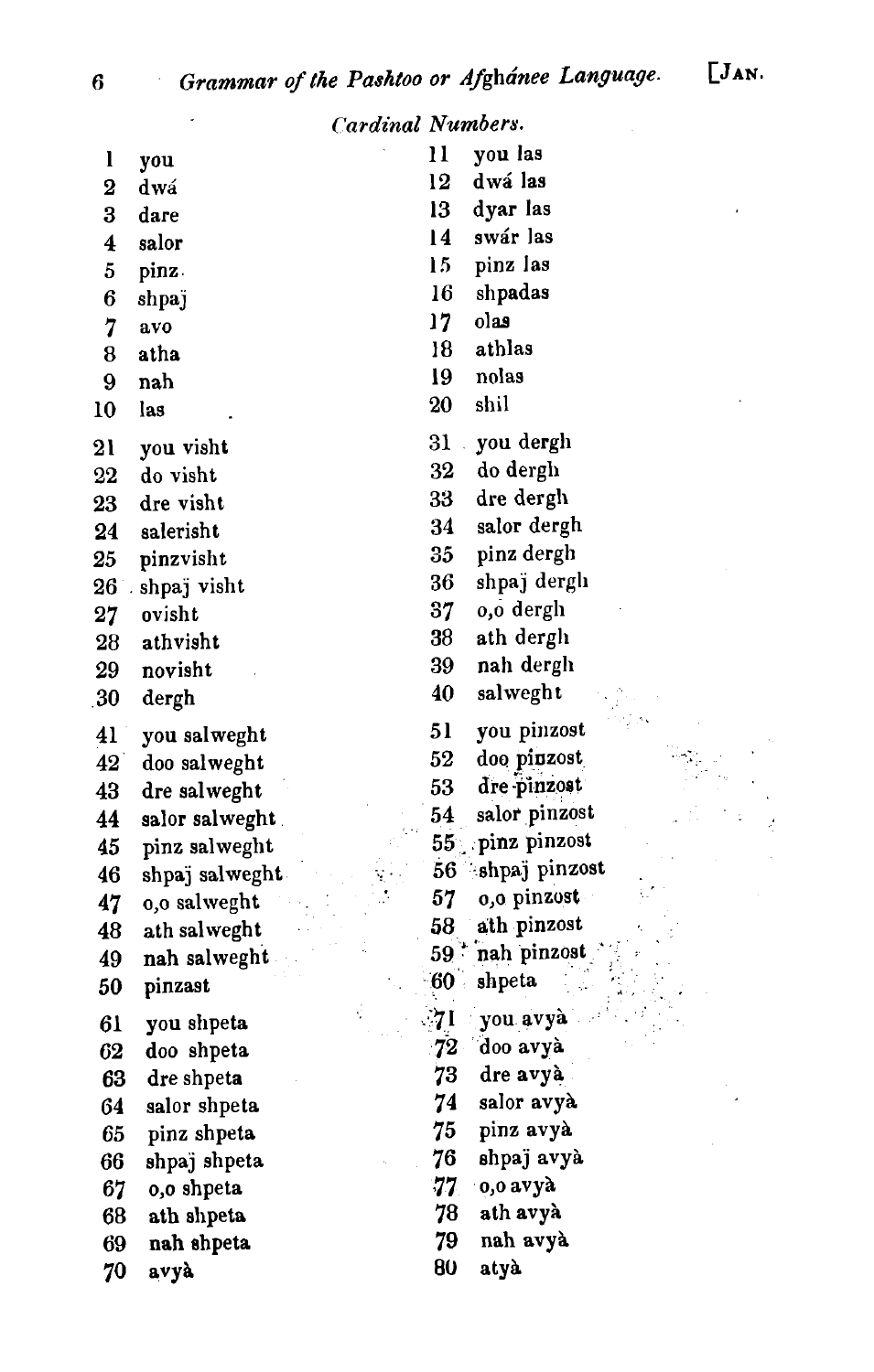| 81         | you atyá   | 91<br>you nawee   |
|------------|------------|-------------------|
| 82         | doo atyá   | 92<br>doo nawee   |
| 83         | dre atyá   | 93<br>dre nawee   |
| 84         | salor atyá | salor nawee<br>94 |
| 85         | pinz atyá  | pinz nawee<br>95  |
| 86         | shpaj atyá | shpaj nawee<br>96 |
| 87         | oowa atyá  | 97<br>oova nawee  |
| 88         | ath atyá   | 98<br>ath nawee   |
| 89         | nah atyá   | nah nawee<br>99   |
| 90         | nawee      | 100 sil           |
| $1000$ zil |            | 1,00,000 lakh     |
|            |            |                   |

kror 1,00,00,000

## Ordinal Numbers.

| lst yawam   | 6th shpajam     |
|-------------|-----------------|
| 2nd doowam  | 7th owam        |
| 3rd dreyam  | 8th atham       |
| 4th salaram | 9th naham       |
| 5th pinzam  | 10th lasam, &c. |

Conjugation of the Auxiliary Verb (masculine.) Indicative Mood.  $\label{eq:2} \frac{1}{\sqrt{2}}\frac{d\phi}{d\phi} = \frac{1}{2}\frac{d\phi}{d\phi}$ Present Tense.

| Singular. |                            | Plural.                         |
|-----------|----------------------------|---------------------------------|
|           | 1st Person, zaiyam, I am   | muj yoo, we are                 |
| 2nd       | taive, thou art            | táseyást, you are               |
| 3rd       | hagha, dai, he is<br>A. 7. | $\therefore$ haghadee, they are |

i.

# Perfect Past Tense.

| Singular.                   | Plural.              |
|-----------------------------|----------------------|
| 1st Person, zawum, I was    | muj woo, we were     |
| ta we, thou wast<br>2nd do  | tási wást, you were  |
| do haghá woo, he was<br>3rd | haghá woo, they were |

#### Imperfect Past Tense.

| Singular.      |    |                                   | Plural.      |
|----------------|----|-----------------------------------|--------------|
|                |    | 1st Person, za kedam, I was being | muj kedoo,   |
| $2\mathrm{nd}$ | do | ta kede                           | tási kedást, |
| 3rd            | do | haghá keda                        | haghá keda,  |

## Pluperfect Past Tense-HAD BEEN.

|        |    | 1st Person za sawai wam | muj siwee woo   |
|--------|----|-------------------------|-----------------|
| 2nd do |    | ta suwai wee            | tasi siwee wast |
| 3rd    | do | haghá sawai woo         | hagha siwee woo |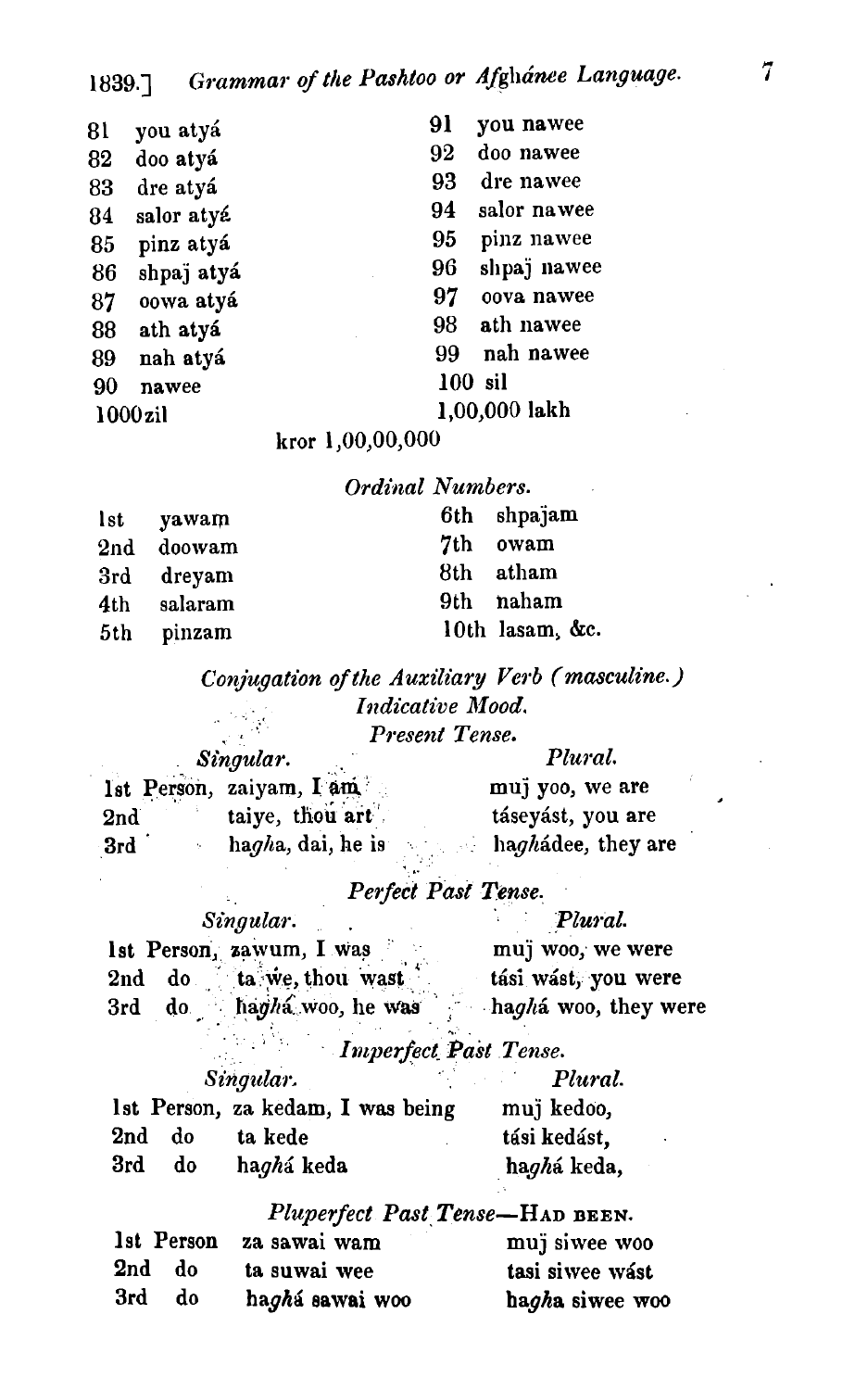#### Future Tense-SHALL BE.

|     |        | 1st Person, zakeajam | muj keajam   |
|-----|--------|----------------------|--------------|
|     | 2nd do | ta keaja             | tási keajai  |
| 3rd | do     | haghá keajee         | hagho keajee |

Imperative Mood. ta sa, be thou tasi sai, be you.

#### Subjunctive Mood.

#### Present Tense.-MAY BE.

|     | 1st Person, zawam |                    | muj woo   |
|-----|-------------------|--------------------|-----------|
|     | 2nd do            | ta we              | tasi wást |
| 3rd | do                | ha <i>gh</i> á see | hagho soo |

# The Relative Conjugation IF is expressed by KA. Perfect Past Tense.

| 1st Person, za wai |           | muj wai   |
|--------------------|-----------|-----------|
| 2nd                | ta wai    | tási wai  |
| 3rd                | haghá wai | hagho wai |

Infinitive Mood KEDA, "BEING," or "TO BE." . Past Participle, SAWAI WOO, " BEEN." Conjugation of the Verb  $W_A$ IVIL, " to speak." Present Tense.

| Singular.             |                       | Plural.       |
|-----------------------|-----------------------|---------------|
|                       | Ist Person, za waiyam | muj waiyoo    |
| 2 <sub>nd</sub><br>do | ta wai                | tasi waiya'st |
| 3rd<br>do             | hagha wai             | hagho wai     |

The feminine gender only changes the 1st Person Singular, as a woman says, *za waiyama*. المعاقلة والمرا

#### Perfect Past Tense.

|        |    | 1st Person, ma' waiyil | muj waiyil   |
|--------|----|------------------------|--------------|
| 2nd do |    | ta' waiyil             | ta'si waiyil |
| 3rd    | d0 | hagha' waiyil          | hagho waiyal |

#### Imperfect Past Tense.

|           | lst Person, ma' waiyil | muj waiyil   |
|-----------|------------------------|--------------|
| 2nd do    | ta' waiyil             | ta'si waiyil |
| 3rd<br>do | hagha' waiyil          | hagho waiyil |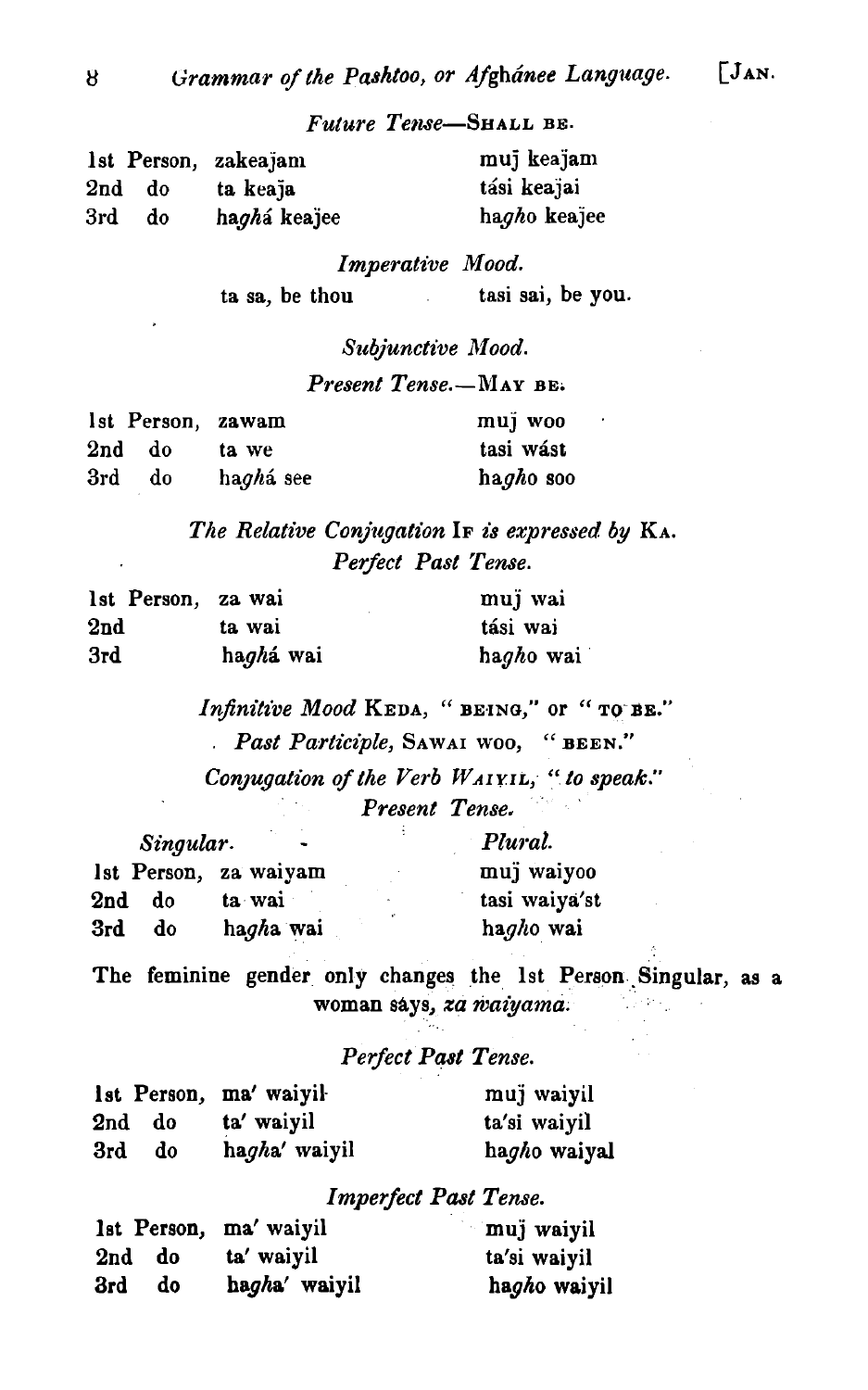# Pluperfect Past Tense.

|     | Ist Person, má waiyalaiwo | muj waiyaleewoo    |
|-----|---------------------------|--------------------|
|     | 2nd do. tá wo waiyil      | tási waiyaleewoo   |
| 3rd | do. haghá waiyalaiwo      | hagho waiyalai woo |

## Future Tense.

| Singular. |  |                           | Plural.          |
|-----------|--|---------------------------|------------------|
|           |  | 1st Person, za bawowaiyam | muj bawowáyoo    |
|           |  | 2nd ditto ta bawowaiye    | tási bawowaiyast |
|           |  | 3rd ditto hagha bawowai   | hagho bawowai    |

## Imperative Mood.

ta wawáya tási wowáyást

Subjunctive Mood.

Present Tense.

1st za wowáyam **muji wowáyoo muji wowáyoo muji wowáyoo**<br>1992 <u>za wowáye za zamienia za kasi wowáy</u>ást 2nd ta wowlye tasi wowiybt 3rd haghá wowáyee

#### Perfect Past Tense.

| <b>Ist</b> | ma waiyalaiwoo             | muj waiyaleewoo   |
|------------|----------------------------|-------------------|
|            | 2nd tá waiyalaiwoo         | tási waiyaleewoo  |
| 3rd        | ha <i>gh</i> á waiyalaiwoo | hagho waiyaleewoo |

*Adverbs, Post- and Pre- positions, Conjunctions, &c. &c.* 

| porta, above              | sarangá, how                   |
|---------------------------|--------------------------------|
| kghata, below             | bul jalá, again                |
| danana, in                | os, now                        |
| dabándee, out             | biyá, afterwards               |
| dilta, here               | $\ldots$ makh a mukh, in front |
| halta, there              | <b>Example 12</b> bas, enough  |
| de khawa, on this side    | ham, also                      |
| haghá khawá, on that side | <b>Example 2</b> Tho, yes      |
| doudande, before          | nah, no                        |
| douroosta, behind         | makava, don't                  |
| jirr, quickly             | ka, if                         |
| ro ro, slowly             | pára, sake of                  |
| man rwaz, to-day          | wodya, gratis                  |
| paroon, yesterday         | az, than                       |
| sabhá rwaz, to-morrow     | o, hollá                       |
| ba, till                  | sarra, with                    |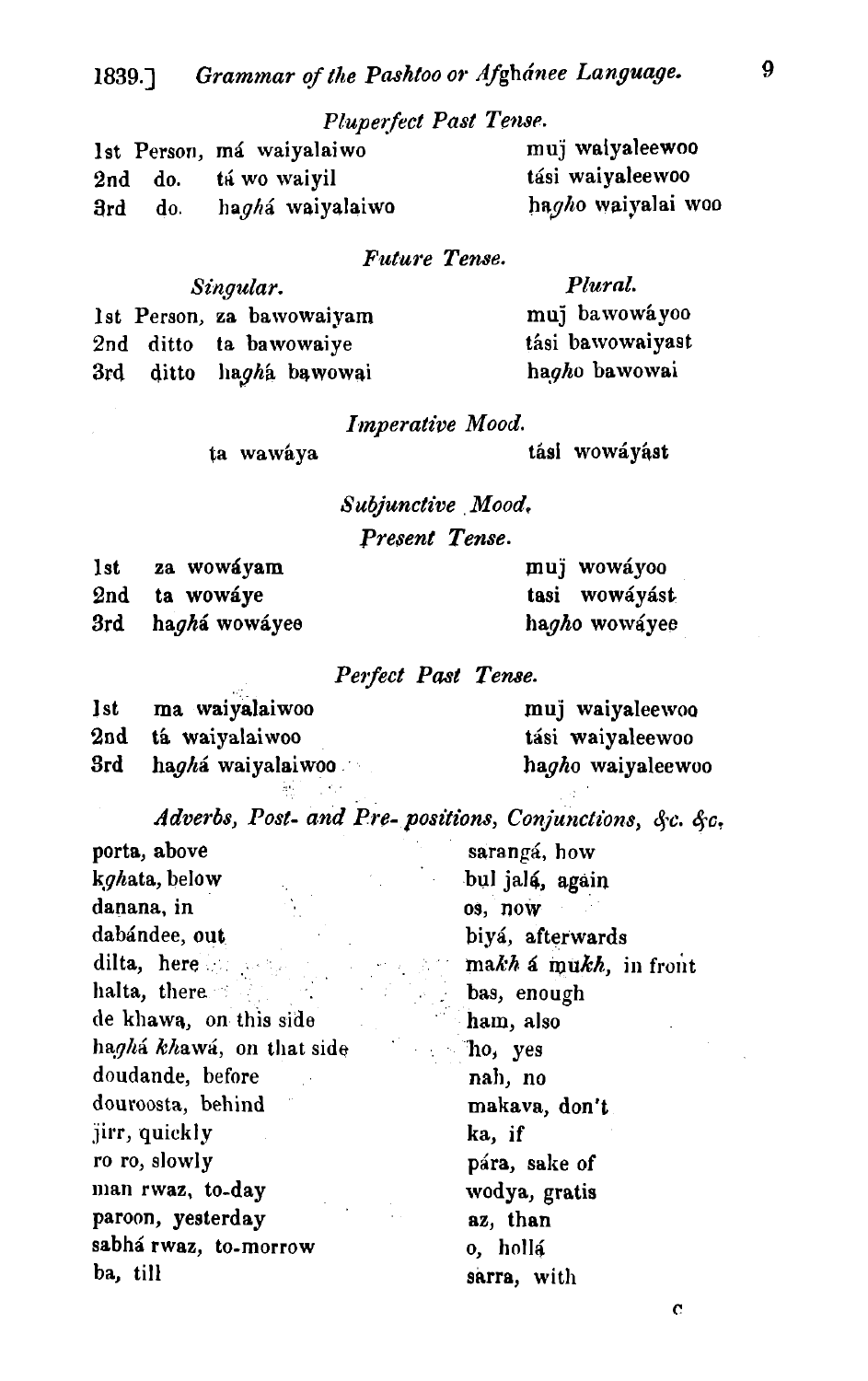mudám, always kala, when cherta, where

rwaz, day,

wo, and ya, or belá, without wale, but

#### *Vocabztlary of Nouns.*

shpa, night, halak, boy, zoe, son, jilai, girl, loor, daughter, peghla, maid, plár, father, mor, mother, uror, brother, . khor, sister, oba, water, or; fire, dode, bread, ghahar, city, kalai, hamlet, kijde, tent woollen chughulra, sparrow kor, house oogh, camel  $kho$ ona, room ghanum, wheat ghole, a yard wurijjee, rice wanai, tree urbushee, barley bootai, bush nakhud, pulse tirkh, brushwood  $\mathbb{R}^3$  phascolus, maximus már, snake **pyáz, onion**<br>
tá ooz, peacock interval tanzire, partr zirká, Greek partridge '. Kurak, quail huja, leak thalla, sole of foot  $malkh$ aze, thyme **an&,,** pomegranate padkai, ancle hindwáná, water melon pandai, calf mana, apple zangoon, knee

 $gh$ aza, woman p $gh$ a, leg<br>mándiná, female maroon, thigh mándiná, female náreená, male **nas**, belly

68, horse, yaj, bear asp&, mare, bizo, monkey osai, deer, sarkaxa, hog khar, ass, bza, she-goat ghàtar, mule, waz gadai, he-goat behan, colt, murghumai, kid yaboo, poney, mej ewe chirg, fowl, maj, ram chirga, hen, warg maj, fighting ram kaftara, pigeon, dusherlá, middling ram gidada, fox, psherhi, ram chagh61, jackal, wuchkulai, ram koJ, hyena, urai, lamb spai,  $\log$ , ghwa, cow pishee, cat, ghwáyai, bull muj'ak, mouse, sukhwanda calf

tanzire, partridge gazir, carrot ' ' . warghawe, palm of hand meda, man khwale, perspiration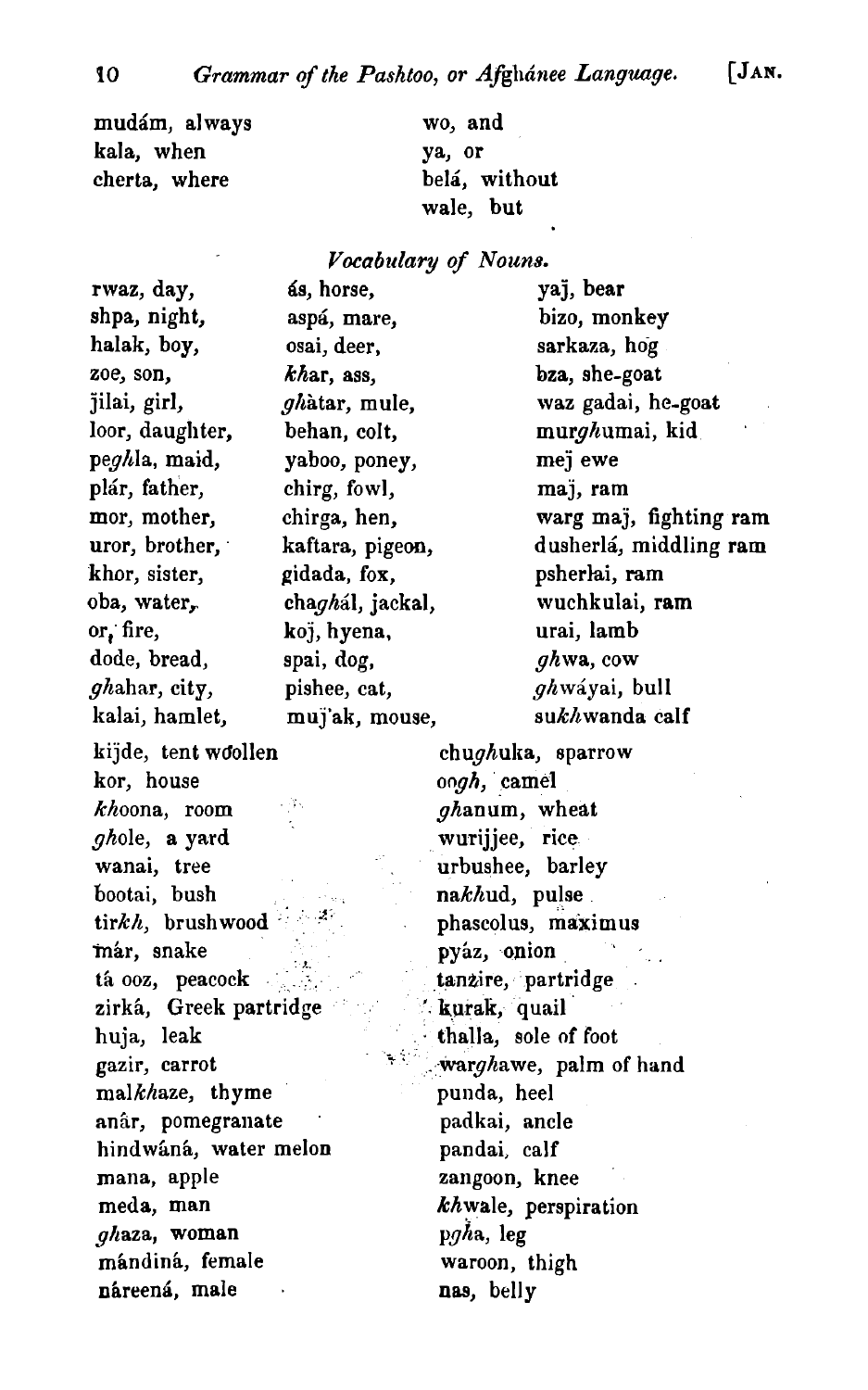málgá, salt tel, oil ghodee, ghee shakar, sugar marach, pepper largai, wood kuchee, butter hagge, an egg shide, milk maste, curds shalumbe, butter-milk lástai, pestle khat, bedstead tiltak, coverlid bálight, pillow nihále, bed ospana, iron surp, lead mio, copper kál, year zyad, brass myasht, month sirazar, gold speen zar, silver tirkha, bitter garm, hot sod, cold klak, hard narm, soft  ${ \begin{array}{c} \text{porta,} \\ \text{boad.} \end{array} }$ high garan, dear arzán, cheap spuk, light duroond, heavy wach, dry noombd, wet zulf, lock of hair tsoonee, woman's hair , bret, mustacheos jeera, beard arkh, armpit

kunatai, bullock tatar, beast lás, hand oja, shoulder sha, back ghádá, neck shund, lip ghagh, tooth zinne, chin bárkhoo, cheek paza, nose sajme, nostril stirgha, eye bânoo, eye-lash waridza, eye-brow tandai, forehead  $ghwa$ , ear partookh, trousers partoogagh, breeches string ozgár, idle pagde, turban khaj, sweet turwá, sour mukh, nail spajme, moon store, star wah, woo, wind garz, dust zoná, light tyárá, darkness angoor, grapes oma, raw pakha, cooked shkar, horn swa, hoof changul, divided hoof wadai, wool pumba, cotton jibba, language ghwajai, hunger tajai, thirst kough, slioes

-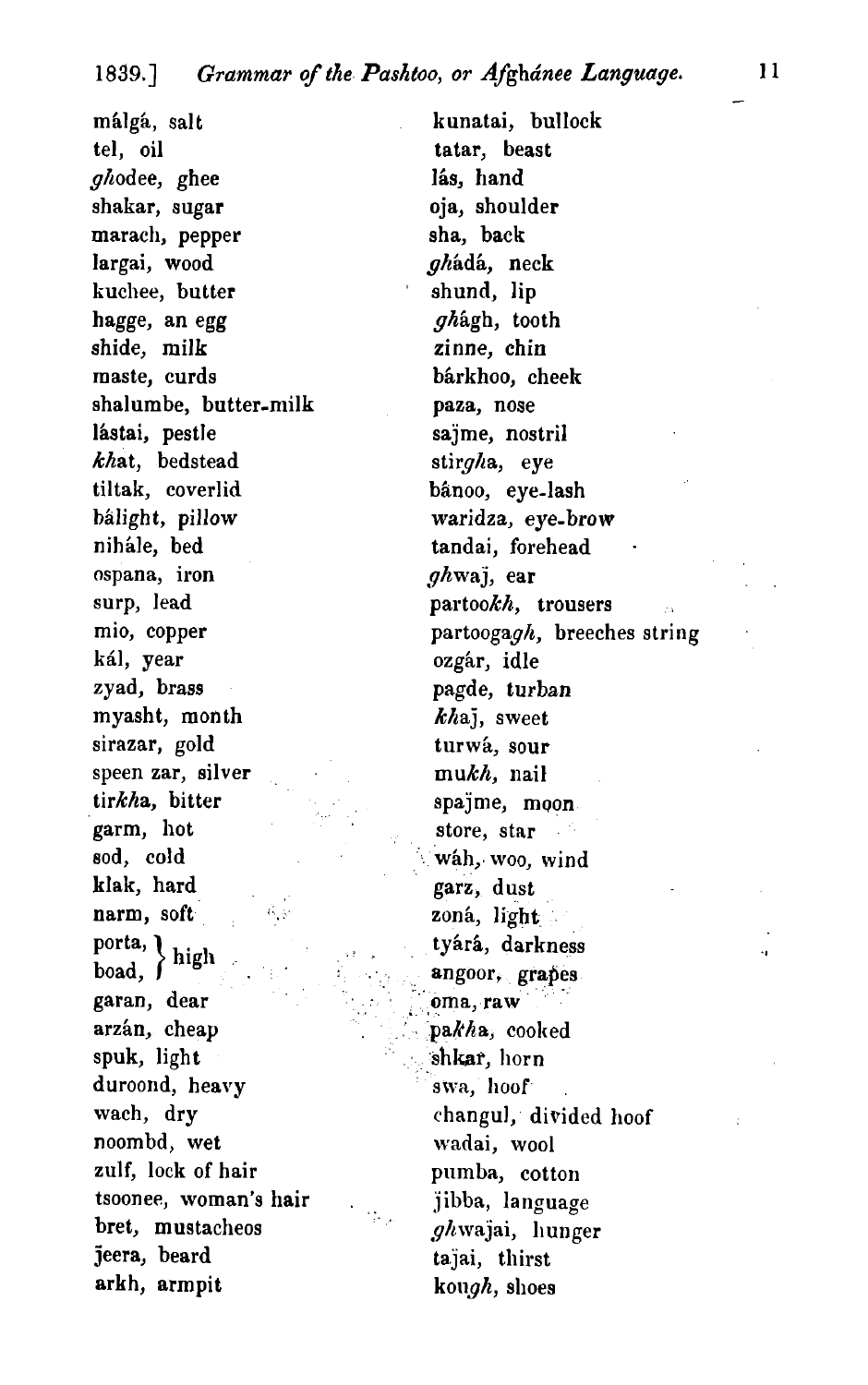tirkhe, armpit kund, widow oghke, a tear meda, husband ghaza, wife dároo, gunpowder purod, grass ghalla, grain speen, white soor, red tor, black Bbee, blue zyad, yellow sheen, green mahee, fish ghwashe, meat lmar, sun rikeboona, stirrups muloona, bridle ghar, hill seen, river  $k$ hight, brick nikka, grandfather wurr nikka, great grandfather masai, grandson

chaylai, slippers doond, blind gung, dumb koon, deaf god, lame with both leg8 rást, straight koj, crooked tsappa, upset lewânai, mad khapa, angry ranzoor, ill starai, tired dard, pain lár, road safar, journey noom, name zeen, saddle **ksd** wasai, great grandson kosai, great great grandson zoom, son-in-law warindára, sister-in-law orara, nephew orerá, niece tra and aka, uncle troree, aunt

## *Vocabulary* **of Verbs.**

rátalal, to come talal, to weigh tlal, to go the second the pemawal, **to measure** rávdal, to bring  $\qquad \qquad$  pakhawal, to cook odal, to carry away khlas **wal,** pátakedal, to place - wáz wal, odaradil, to rise paramatal, porta kawil, to raise kghenastan, to sit . parkawal, to cut  $\n *nkh*istan, to take seen that$ wenissa, to seize mátawal, to break *khudal*, to eat zghastal, to run  $chgh$ il, to drink Iwastan, to read zbeghil, to suck girzedal, to stroll chichil, to bite skawul, to pull ghwkhan, to chew the cud pakawal, to wipe

 $k$ *h*las wal,<br>wáz wal,<br>paránatal,<br>tadal, to blind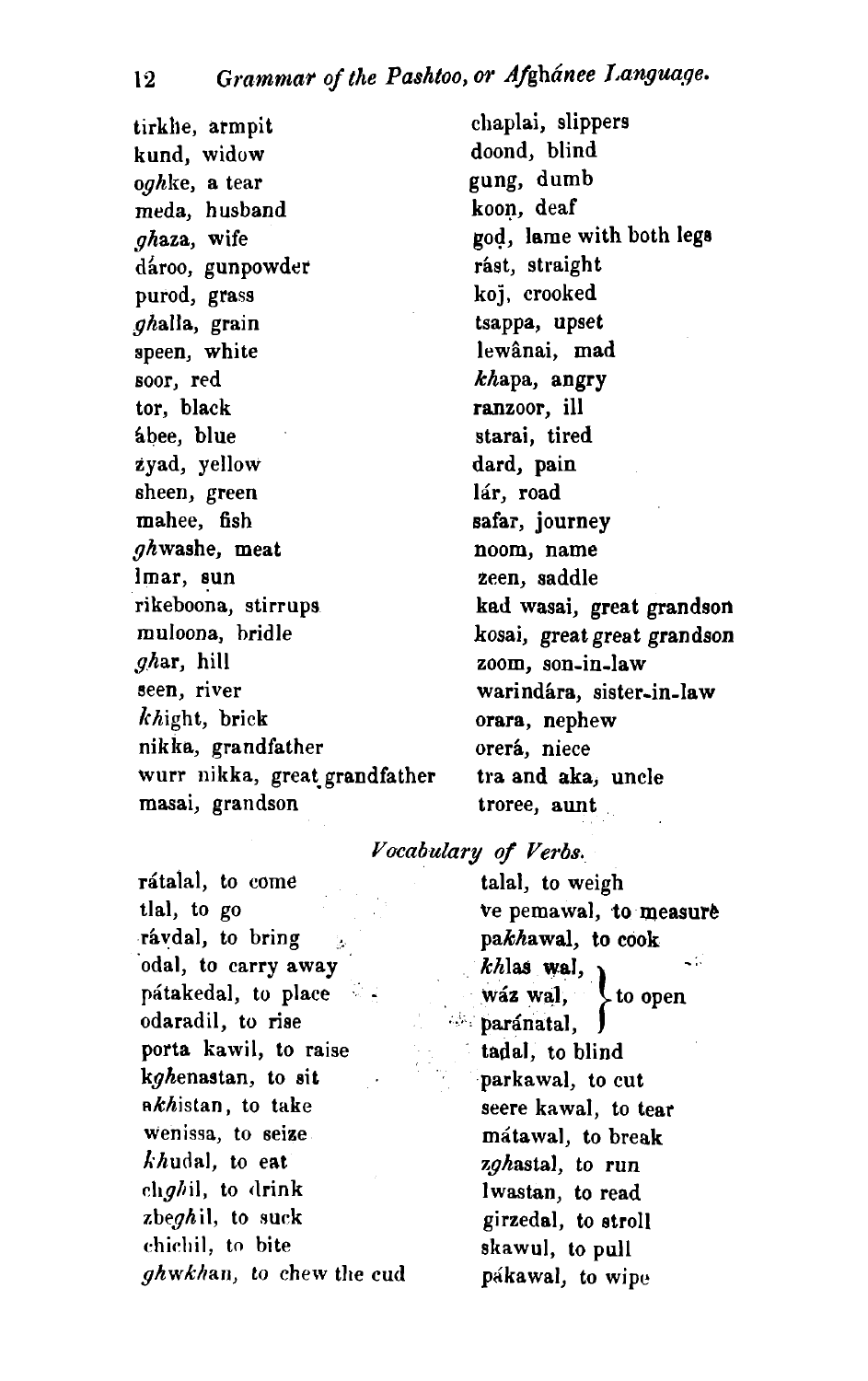JO owal, to chew khandil, to laugh jadil, to weep wahal, to beat  $\frac{1}{3}$  agh  $\frac{1}{3}$  to call skandal, to pinch gandal, to sew beredal, to fear tukhedal, to cough teláwúl, to push ghakha wal, to press mityaze  $\begin{cases} \n\text{if } \alpha \neq 0 \\
\text{if } \alpha \neq 1\n\end{cases}$  to make water Iád eghwurzawul, to spit kawal,  $\int_0^{\infty}$  had kawal, to ease one's self dakawul, to fill tisháwul, to employ lirekawal, putting away bhzee kawal, to play mzakakandan, to dig . waiyil, to speak pághal, to sow wuruk kawal, to lose waswa, to burn mudal, to die

purewatal, to fall zejal, to bring forth purawal, to borrow por warkawal, to lend put wal, to conceal ghakhauwal, to bury zij dedal, to tremble  $kh$ áls wal, to loosen garawul, to scratch togawul, to pour pookawul, to blow *ghwul kawal, to ease one's self* dakawul, to fill  $[$ ment leedal and katal, to see jaghawul, to play on an instru-

# Sentences and Dinlogues.

# The Afghan Salutation-" Rogh BOD."

| raghale?                                                       | Jod e gha táze gha khushal e gha j Are you well ? quite fresh ? quite<br>happy? welcome? |
|----------------------------------------------------------------|------------------------------------------------------------------------------------------|
| Answer. Jha wose pa khair wose<br>makhwár reje. $\mathfrak{g}$ | May you be well. May all be<br>right with you. May you ne-<br>ver be badly off.          |
| Sta noom sa 'de ?                                              | What is your name?                                                                       |
| Ta soke?                                                       | $\mathbb{C}$ Who are you?                                                                |
| Kum yánye?                                                     | <b>Who</b> is there?                                                                     |
| Tási chare zai                                                 | Where are you going?                                                                     |
| Tási la kum záe rágháliyást                                    | Whence come you?                                                                         |
| Candhára rá <i>gh</i> ale yam                                  | Dwa myásht me sooeedee chi la ¿ It is two months since I came<br>from Candahar.          |
| Dá lár da Shikarpoor de? Is this the road to Shikarpoor?       |                                                                                          |
| sapar yam                                                      | Za khabar neyam pakhpula mu-   I don't know, I am myself a tra-<br>veller.               |
| Lár waghaiya                                                   | Shew the road.                                                                           |
| leeyast?                                                       | Tsa khabrá la Bádsháh ávaradi-   Have you heard any news of the<br>king?                 |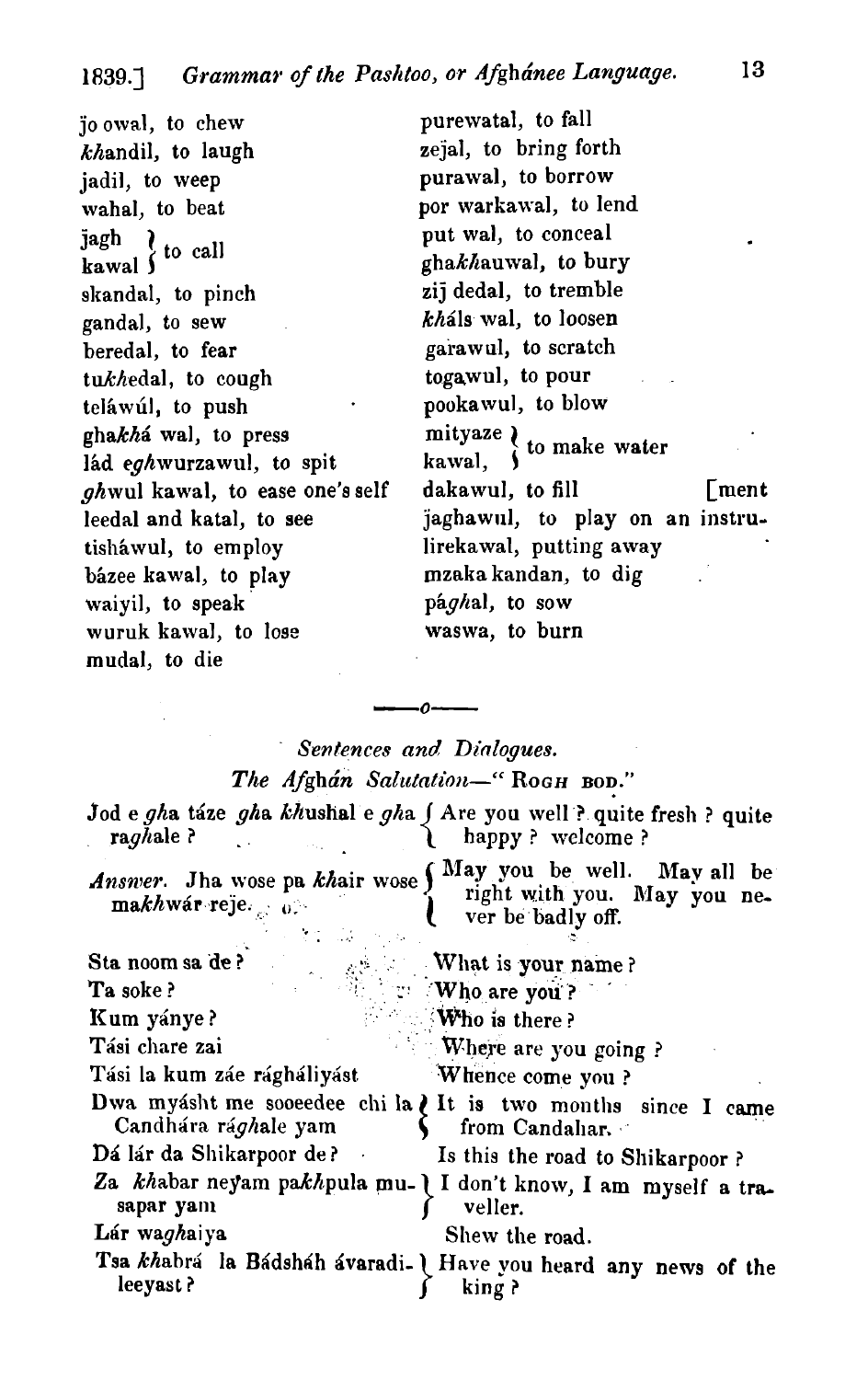14 Grammar of the Pashtoo, or Afghanee Language. [JAR.

| Wai ee chi Shikarpoor ta wara I They say he has arrived at Shi-<br>karpoor.<br>seda.                                                                                                                                                                                                                       |
|------------------------------------------------------------------------------------------------------------------------------------------------------------------------------------------------------------------------------------------------------------------------------------------------------------|
| Da Hinduwáno pa ká <i>gh</i> az kghe<br>What was the news from Herat<br>da Harát da bábata tsa kghe-<br>in the Hindoo's letter?<br>lawoo?                                                                                                                                                                  |
| It was written that the Persians<br>Kshilawoo da kajar tag o da Kam-<br>had retired, and that Kamran<br>ran chapáw pa Farrah bánde<br>had made a descent on Farrah,<br>oda Mahammad Siddeek Khán<br>and taken away Mahammed<br>bandee wodal.<br>Sideek Khán prisoner.                                      |
| So rwaze soo, ee dee chi Kásid la   How many days is it since a Cos-<br>sid arrived from Loodiana?<br>Loodiáne rá <i>gh</i> ale de ?                                                                                                                                                                       |
| Ka za durwá <i>gh</i> zam na gham pinz l<br>If I remember right it is five days.<br>rwaze soo i dee                                                                                                                                                                                                        |
| Why have you not come quickly?<br>Wale jar ra naghale?                                                                                                                                                                                                                                                     |
| I I will go out riding by afternoon<br>Ma psheen spareshan<br>prayers.                                                                                                                                                                                                                                     |
| Za be khartsa yum muwajam me I I have no money, will you give<br>me my pay?<br>ráka?                                                                                                                                                                                                                       |
| Madar woka chi da hinde mudda   Wait till the bill of exchange be<br>due.<br>poorá see                                                                                                                                                                                                                     |
| Dode zmá da para pakhaka chi   Get ready dinner for me, as I am<br>f hungry and have an appetite.<br>wujee yum chi wa <i>kh</i> uram                                                                                                                                                                       |
|                                                                                                                                                                                                                                                                                                            |
| Tsa bara sta zoe zma deedan lara   What's the reason your son does<br>not come to see me ?<br>ranághai?                                                                                                                                                                                                    |
| Why don't you do that ?<br>Sa lara da kár na kave?                                                                                                                                                                                                                                                         |
| What is become of you?<br>Tasta sawe?                                                                                                                                                                                                                                                                      |
| Ka za spansee darkam dá shpaj If I give you ready money, what<br>will you take for making six<br>kameesa pa tso mazdooree ba<br>shirts?<br>jod ke?                                                                                                                                                         |
| Has this mountain a name or not?<br>Da ghar moom laree ka na laree                                                                                                                                                                                                                                         |
| Sardárán da Candahár chi dee pa Y The Sardars of Candahar when<br>wakht da mukadame chi da they want to get money from<br>cha tsakha tsa ghwadee akhpul $\geq$ any one in time of need, are in<br>da ourate psol wa hagha sades. the habit of pawning their wives<br>ta giroje k <i>ghee</i> dee<br>jewels |
| Akhpul maindina biya wo poo-) They instruct their wives to get<br>hawee chi byá pa fand tara da-<br>the jewels out of pawn by a<br>khpul psol bidta zeenee rávdá<br>contrivance of their own.                                                                                                              |
| Pa Candahár ki jha ás tsa keenruet   What is the price of a good horse<br>laree ?<br>in Candahar?                                                                                                                                                                                                          |
| Gha ás pa salor souwa pa lás razee A good horse can be got for 400 Rs.                                                                                                                                                                                                                                     |
| Deráwat tso zara rupo, ee mályá \ What is the revenue of Derawat<br>laree<br>in thousands?                                                                                                                                                                                                                 |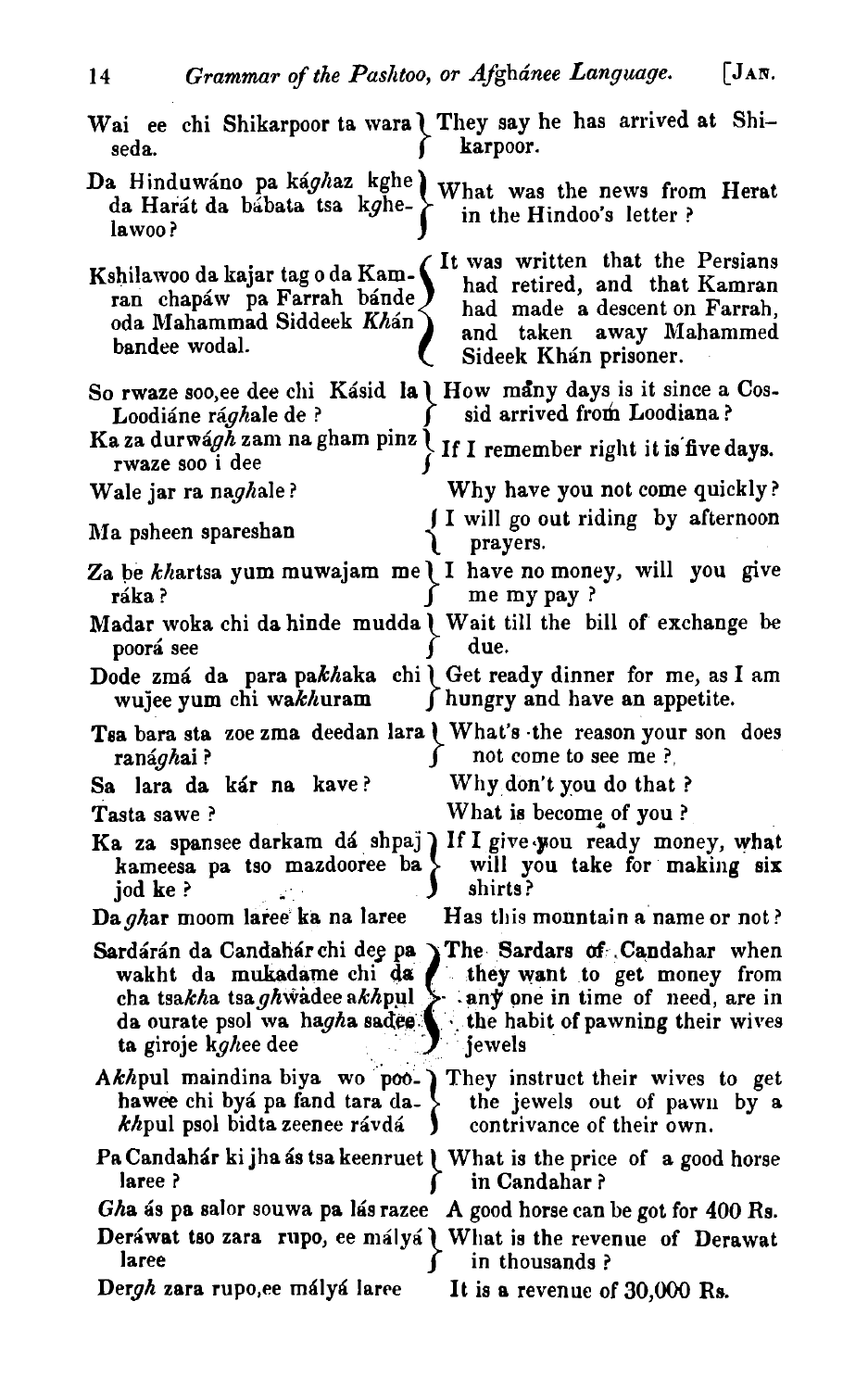| Sháh Shuja chi raghalai woo Sar-<br>dárán tola razá woo chi ghar<br>warkee baghair la you Sardár<br>Kohn Dil Khánchi waigil chi<br>zma sar dai o da Kalá Kungre J | When Shah Shuja appeared, all<br>the Sardars were content to give<br>up the city except Kohn Dil<br>Khán, who said, my head with<br>these parapets.                          |
|-------------------------------------------------------------------------------------------------------------------------------------------------------------------|------------------------------------------------------------------------------------------------------------------------------------------------------------------------------|
| mad Shah aká Shikarpoor lare<br>ra <i>gh</i> alai dai ?                                                                                                           | Tási arvedalai dai chi da Maham-   Have you heard the uncle of<br>Mahammad Sháh has arrived<br>in Shikarpoor?                                                                |
|                                                                                                                                                                   | Specimen of Afghan verse from Abdul Rahman.                                                                                                                                  |
| da rabab                                                                                                                                                          | Har matloob chighwaje tá, uka ¿ When the musician turns the<br>screw of the Rebeck                                                                                           |
| kabab                                                                                                                                                             | Padá táuk jhee zmá zada kandee   By each turn that is made my<br>heart is burnt.                                                                                             |
| um                                                                                                                                                                | Chi saiye panaghma pa taránash- V When I pay attention to the tune<br>and the tone                                                                                           |
| okhráb                                                                                                                                                            | Dewana sham grewantsiree most <i>I</i> get mad, and tear my clothes<br>frantic and lost.                                                                                     |
| ka.                                                                                                                                                               | Hame tar hame guftar hose as ar- I The strings and burthen of the<br>song so distress me                                                                                     |
| Chi hetsok na takat laree na tab                                                                                                                                  | That none could bear it orendure it.                                                                                                                                         |
| Youve sáz, bulawáze da belto                                                                                                                                      | Let there be music first, then the<br>theme of absence,                                                                                                                      |
| Dream shaar paraghaz ka intikháh                                                                                                                                  | Third, let a poet recite his good<br>verses,                                                                                                                                 |
| Tsalaram you sakeeye tar sangk- > Fourth, let a cupbearer be near<br>${\color{green}\boldsymbol{\mathcal{S}}}$ ghenee<br>۱Þ                                       |                                                                                                                                                                              |
| Che makh na mahtáb li dilaivee<br>na áftáb                                                                                                                        | Who has never been looked on by<br>sun or moon-                                                                                                                              |
| kunja                                                                                                                                                             | Da talor wada fitne dee pa tslor ? These four are four traitors in<br>four corners—                                                                                          |
| zawanee                                                                                                                                                           | O pinzame surfreedai da mai nab ) And the fifth be a bottle of the<br>spajame wakt da noubahar o da $\sum$ best wine, and the sixth the time<br>of the new spring and youth, |
| kitáb                                                                                                                                                             | Ou owam shughal da bayazoda I And the seventh reading of al-<br>bums and books.                                                                                              |
| shee                                                                                                                                                              | Chidá hoomree áfatoona sara tol <i>I</i> If all these wonders be collected<br>together                                                                                       |
| ijtanáb                                                                                                                                                           | Turo tsok saranga zeenee kande) Who can deliver himself from<br>them;                                                                                                        |
| naka                                                                                                                                                              | Chi dá hasee dilbarán par as ar- I He who is not affected by any of<br>these rarities                                                                                        |
| ab                                                                                                                                                                | Ya ba devee yá deewaz dai yádaw) Must be either more than human,<br>a wall or a beast.                                                                                       |